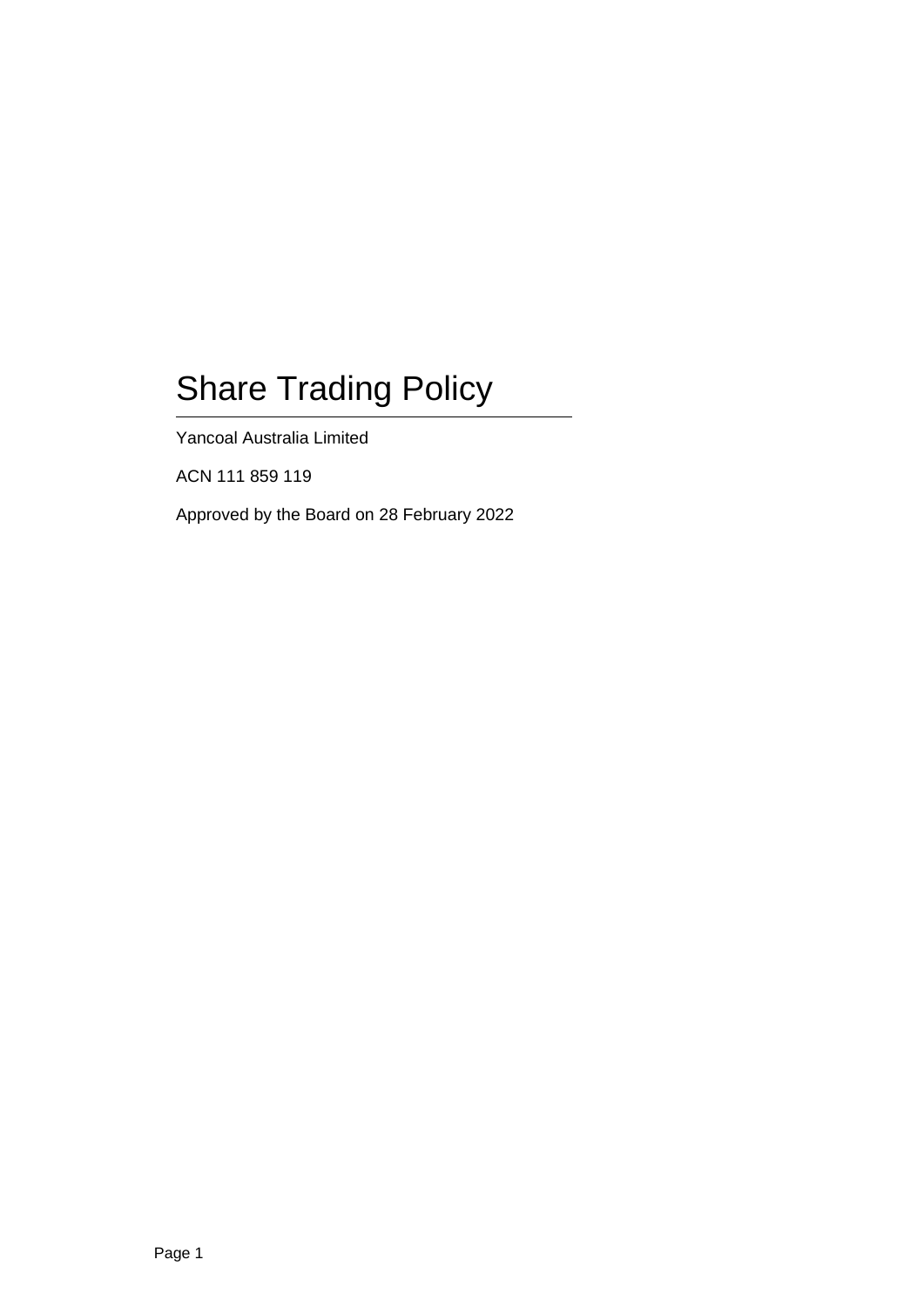# **1 Objective**

Yancoal Australia Limited (**Company**) aims to achieve the highest possible standards of corporate conduct and governance. The Board of directors considers that compliance with this Policy is essential to ensure that the highest standards of conduct are being met by all directors and employees. Any non-compliance with this Policy will be regarded as serious misconduct, which may result in the Company taking corrective disciplinary action. In addition, there are serious criminal and civil penalties that may result from breach of insider trading laws. These are explained in section 4 below.

The purpose of this Policy is to:

- (a) incorporate into the Company's policies a prohibition on the types of conduct in dealing in securities that are prohibited under the *Corporations Act* 2001 (Cth) (**Corporations Act**) and the *Securities and Futures* Ordinance (Cap. 571, The Laws of Hong Kong) (**Securities and Futures Ordinance**); and
- (b) establish a best practice procedure for ensuring directors, officers and employees (where applicable) of the Company, each subsidiary and related body corporate of the Company, and any entity or mine operated by the Company (collectively **the Group**) do not buy or sell the Company's Securities during times when the Company is likely to hold unpublished information that could materially affect the price or value of the Securities.

It is important that public confidence in the Company is maintained. It would be damaging to the Company's reputation if the market or the general public perceived that personnel might be taking advantage of their position in the Company to make financial gains by dealing in securities on the basis of inside information.

As a guiding principle, Relevant Persons should ask themselves:

"If the market was aware of all the current circumstances, could the proposed dealing be **perceived** by *the market as the Relevant Person taking advantage of his or her position in an inappropriate way? How would it look if the transaction were reported on the front page of the newspaper?*" (the **Front Page Test**).

If a Relevant Person is unsure, he or she should consult the Company Secretary and/or General Counsel.

Clearance for a trade which is sought in accordance with this Policy will not be provided where the trade would not satisfy the Front Page Test.

This Policy should be read in conjunction with the Company's Code of Conduct and Disciplinary Policy.

## **2 Scope**

- <span id="page-1-0"></span>(a) This Policy applies to:
	- (i) all directors of the Group (**Directors**) (including the Chair of the Board of the Company (**Chair**);
	- (ii) all officers of the Company (including Chief Executive Officer (**CEO**), Chief Financial Officer (**CFO**) and Chair of the Executive Committee (**CEC**)); all members of the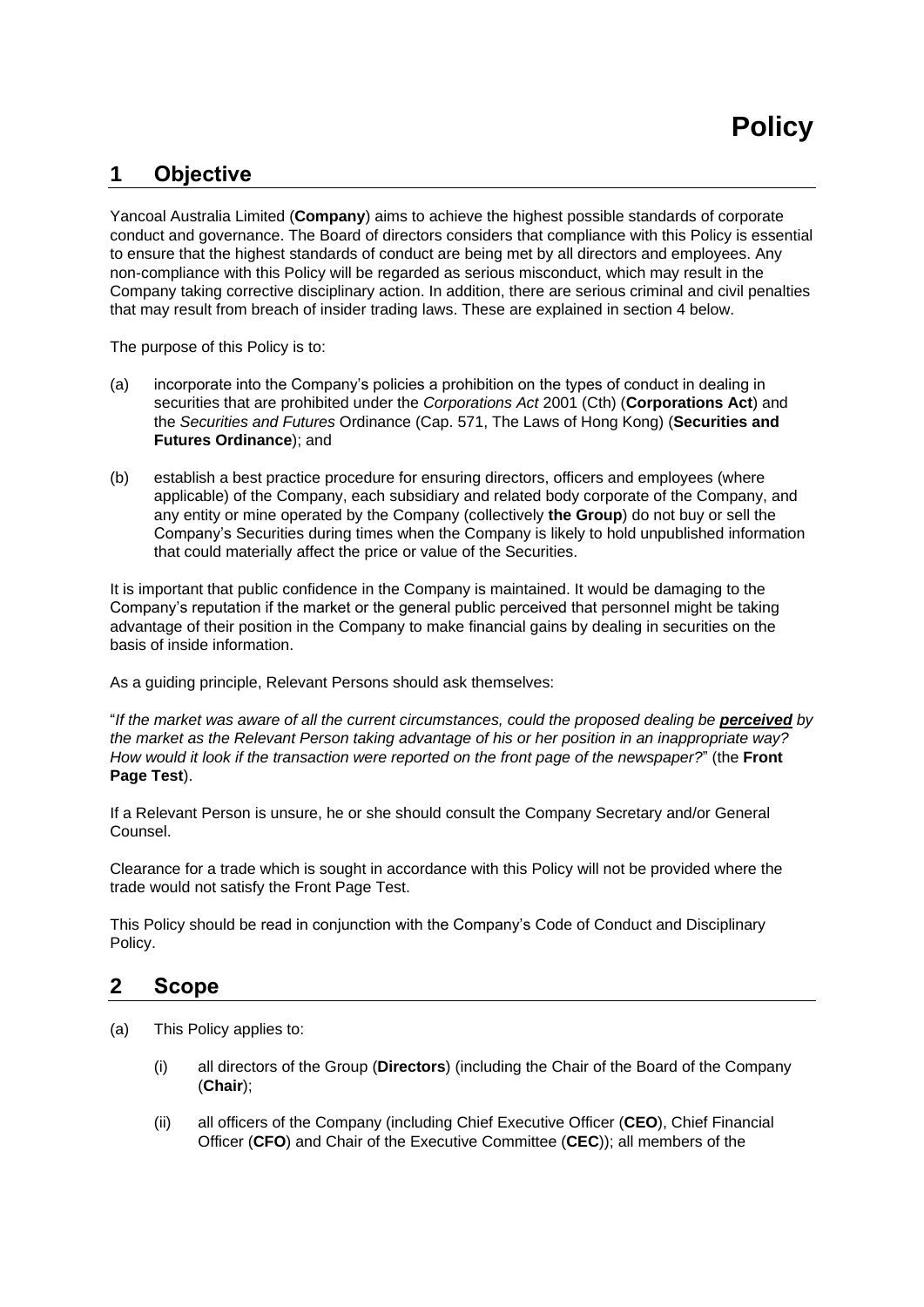Company's Executive Committee and all employees of General Manager level in the Company (or employees of equivalent level, however titled); and

- (iii) all employees and contractors of the Group, who:
	- (A) because of his or her office, employment or engagement, including by reason of:
		- 1. working in the Group's Sydney office; or
		- 2. being a direct report to the CEO, CFO or CEC of the Company,

are likely to be in possession of inside information in relation to the Company or its securities;

- (B) are a participant in any share or option scheme offered by the Company; or
- (C) have been told by the Company Secretary or General Counsel that this Policy applies to them,

(collectively referred to as **Designated Employees**).

(In this Policy, a person listed in this section [2\(a\)](#page-1-0) is referred to as a **Relevant Person**).

- (b) Where this Policy requires a Relevant Person to comply with certain restrictions and procedures, that Relevant Person must ensure that each of the persons below comply with the same restrictions and procedures in the Policy that the Relevant Person is required to comply with in respect of any proposed dealings in the Company's Securities:
	- (i) his or her spouse, partner or other person with whom he or she lives as if he or she were a spouse;
	- (ii) his or her children (natural or adopted) and stepchildren aged 18 or younger of him or her or of his or her spouse;
	- (iii) any person with whom he or she has an agreement or arrangement:
		- (D) with respect to dealing in the Company's Securities; or
		- (E) under which he or she undertook to act together in exercising his or her voting power at general meetings of the Company,

#### (referred to as **Affiliates**);

- (iv) a corporation in which he or she controls, or his or her Affiliates are entitled to exercise or controls the exercise of one-third or more of the voting power at general meetings of the corporation or any corporation which is accustomed to acting or whose directors are accustomed to acting in accordance with the directions of him or her, or his or her Affiliates, and any of its subsidiaries;
- (v) a trustee of a trust if:
	- (A) he or she is, or his or her Affiliates are, a beneficiary;
	- (B) he or she is a founder of a discretionary trust with the ability to exert any influence over the trustee; or
	- (C) he or she is a trustee, other than a trust of which: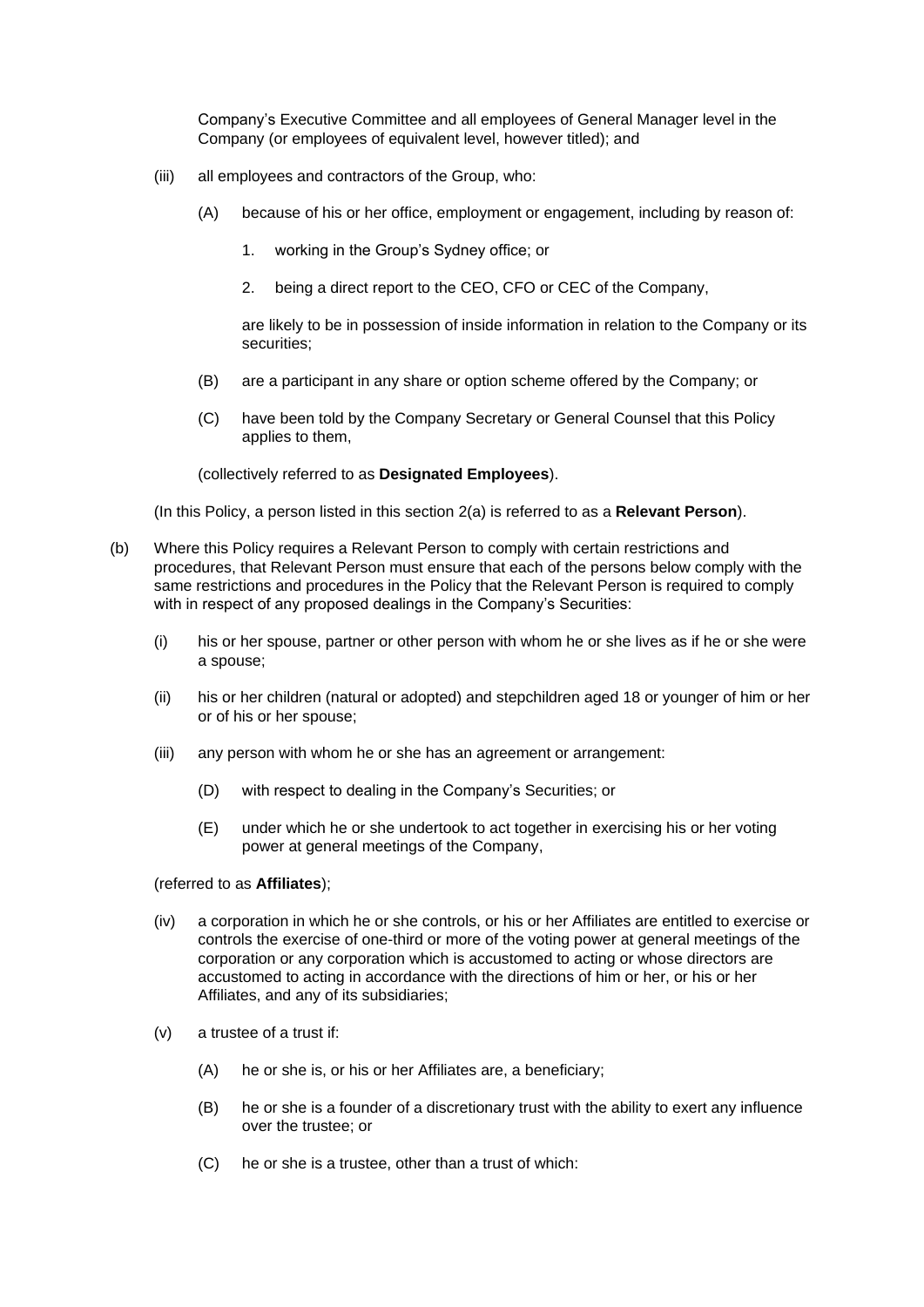- (1) he or she is a bare trustee (i.e. a trustee with no powers or duties except to transfer the shares according to the directions of the beneficial owners), or
- (2) he or she is a co-trustee and has not participated in or influenced the decision to deal in the Company's Securities,

and of which neither he or she, nor any of his or her Affiliates, are beneficiaries; and

(vi) such other persons as the Company Secretary or General Counsel may notify from time to time,

(collectively referred to as **Related Persons**).

(c) To the extent that a Relevant Person places investment funds under professional management, discretionary or otherwise, that Relevant Person is required to ensure that the manager of each such investment fund (**Nominated Fund Manager**) complies with the same restrictions and procedures in the Policy that the Relevant Person is required to comply with in respect of any proposed dealings in the Company's Securities.

# <span id="page-3-1"></span>**3 Nature of prohibited conduct**

#### <span id="page-3-0"></span>**3.1 Prohibited conduct**

- (a) Under the Corporations Act and this Policy, a person must not apply for, acquire or dispose of (deal), in securities if:
	- (i) the person possesses information:
		- (A) which is not generally available; and
		- (B) if it was generally available, a reasonable person would expect it to have a material effect on the price or value of securities of the relevant entity; and
	- (ii) the person knows, or ought reasonably to know, that the information is Inside Information.

If a Relevant Person is unsure of the above requirements, he or she should consult the Company Secretary and/or General Counsel.

- (b) In addition, a person who satisfies  $3.1(a)(i)$ -(ii) above in circumstances where the securities are able to be traded on a market operating in Australia or Hong Kong must not communicate that information (directly or indirectly), or cause the information to be communicated, to another person if the person knows, or ought reasonably to know, that the other person would or would be likely to:
	- (i) deal with the Company's Securities, or enter into an agreement to deal with Company's Securities, or
	- (ii) procure another person to deal with the Company's Securities or enter into an agreement to deal with the Company's Securities.
- (c) The key terms used above are discussed in more detail in section [3.2](#page-4-0) below.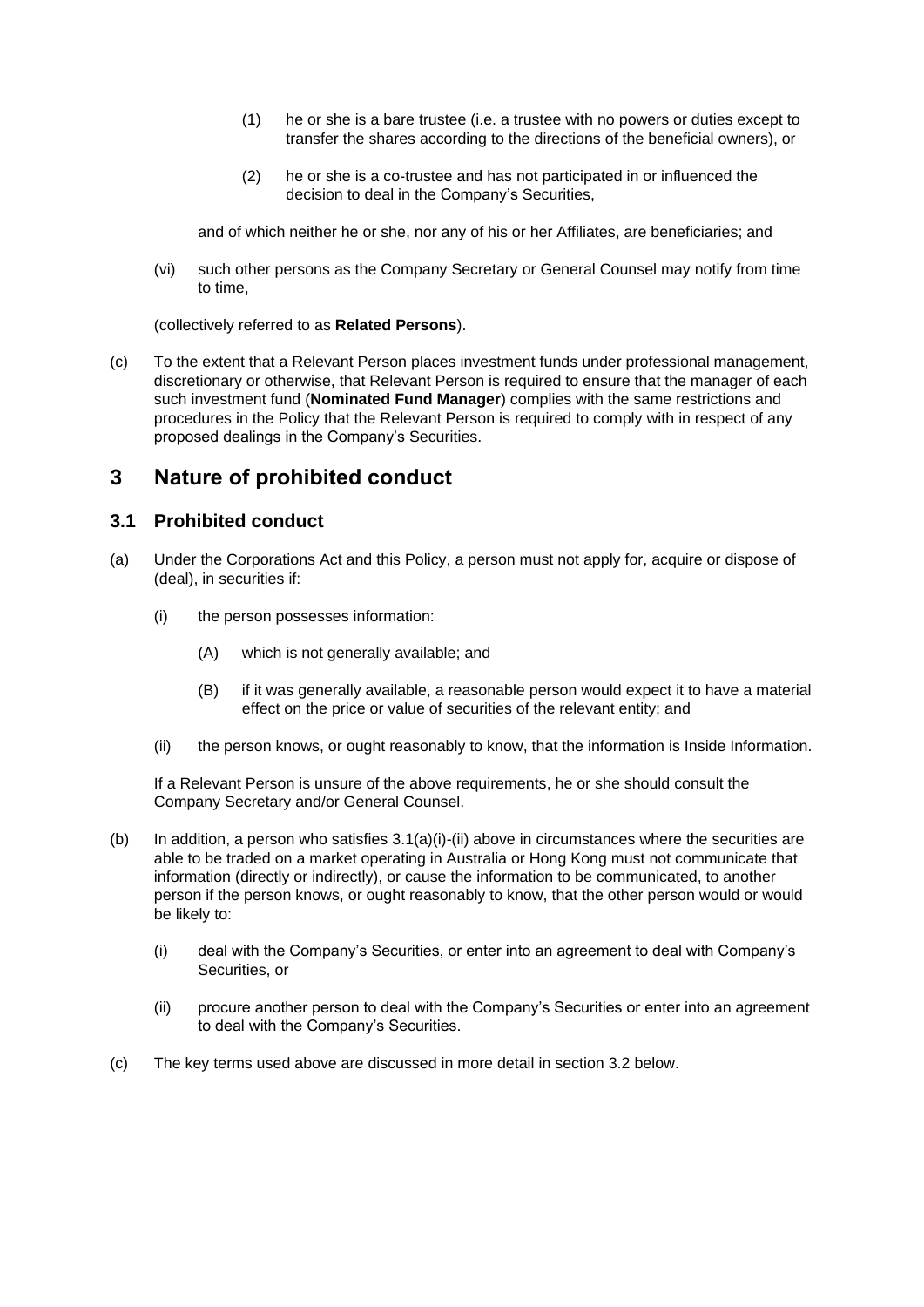#### <span id="page-4-0"></span>**3.2 Key terms**

#### **(a) Deal**

Dealing in securities is a broad concept and covers more than simply buying or selling securities. It extends to the grant, acceptance, acquisition, disposal, transfer, exercise or discharge of options over securities and entering into agreements to buy or sell securities.

#### **(b) Procure**

- (i) A person is taken to procure the act or omission of another person if they incite, induce, or encourages an act or omission by another person.
- (ii) For example, a Relevant Person cannot ask or encourage anyone, including family members, friends, associates or others, to deal in securities if the Relevant Person possesses inside information. the Relevant Person must also not communicate the inside information to those people.
- (iii) If a Relevant Person accidentally gives somebody Inside Information when he or she should not have, the Relevant Person must immediately tell that person that it is Inside Information and warn them against trading in the Company's securities, getting others to trade in the Company's securities, or communicating the insider information to others.

#### **(c) Inside Information**

- (i) Information is 'Inside Information' if it is not generally available and, if it were generally available, a reasonable person would expect it to have a material effect (upwards or downwards) on the price or value of a security.
- (ii) Information is defined broadly in the Corporations Act and the Securities and Futures Ordinance and includes matters of supposition and other matters which are insufficiently definite to warrant being made known to the public. It also includes matters relating to the intentions, or likely intentions, of a person.

#### **(d) Information that is 'generally available'**

Information is generally available if it:

- (i) consists of readily observable matter; or
- (ii) has been made known in a manner that would, or would be likely to, bring it to the attention of persons who commonly invest in any of the classes of securities issued by the Company and since it was made known, a reasonable period for it to be disseminated among those persons has elapsed. For example, information will be 'generally available' if it has been released to ASX or published in an annual report or prospectus or similar document and a reasonable period of time has elapsed after the information has been disseminated in one of these ways; or
- (iii) consists of deductions, conclusions or inferences made or drawn from information referred to in section [3.2\(](#page-4-0)d)(i) or information made known as mentioned in section [3.2\(](#page-4-0)d)(ii).

#### **(e) Information that may have a material effect**

(i) Under the Corporations Act, a reasonable person would be taken to expect information to have a material effect on the price or value of securities of a company if the information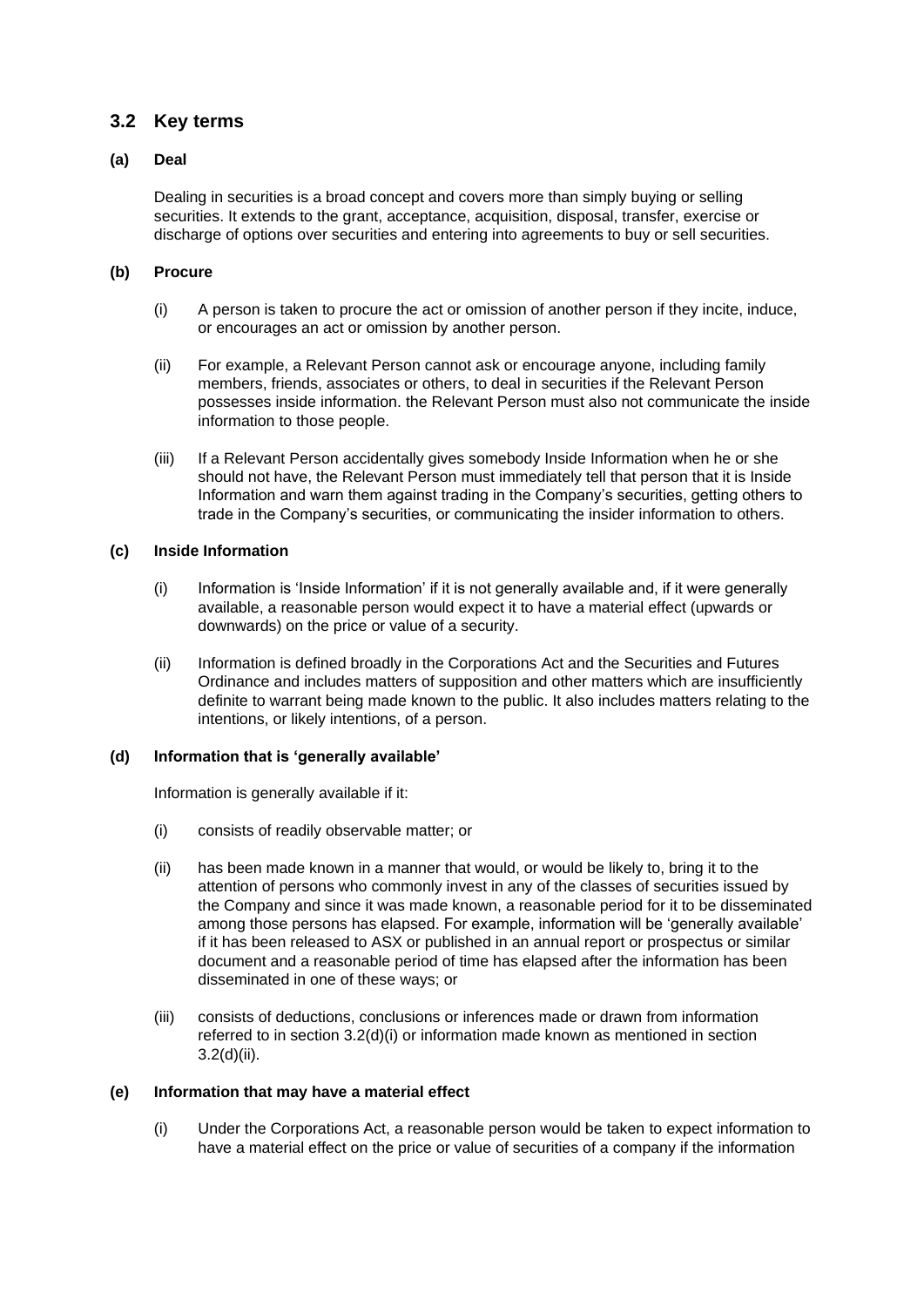would, or would be likely to, influence persons who commonly invest in securities in deciding whether or not to subscribe for, buy or sell those securities.

- (ii) The following types of information may be considered to have a material effect on the price of the Company's Securities:
	- (A) sales figures;
	- (B) profit forecasts;
	- (C) unpublished announcements or knowledge of possible regulatory investigation;
	- (D) liquidity and cashflow;
	- (E) proposed changes in the Company's capital structure, including issues of securities, rights issues and buy backs;
	- (F) borrowings;
	- (G) major asset purchases and sales;
	- (H) impending mergers, acquisitions, reconstructions, takeovers, etc;
	- (I) significant litigation;
	- (J) significant changes in operations;
	- (K) significant changes in industry;
	- (L) new products, services or technology;
	- (M) proposed dividends or dividend policies;
	- (N) management restructuring or Board changes;
	- (O) significant changes to the value of any material assets and/or liabilities; or
	- (P) new contracts or customers.

#### **4 Statement**

#### <span id="page-5-1"></span>**4.1 Do not deal if in possession of inside information**

- <span id="page-5-2"></span><span id="page-5-0"></span>(a) A Relevant Person must not deal in the Company's Securities if:
	- (A) he or she is in possession of 'inside information' in relation to those Securities;
	- (B) the Company is in possession of 'inside information' and has notified the Relevant Person that they must not deal in the Company's Securities (either for a specified period, or until the Company gives further notice); or
	- (C) he or she is otherwise prohibited from dealing in the Company's Securities.
- (b) The prohibition in section [4.1\(a\)](#page-5-0) applies even where a Relevant Person obtains prior approval in accordance with sectio[n 4.2\(b\)](#page-7-0) or [4.5,](#page-8-0) or is subject to an exclusion in section [4.10](#page-11-0) of this Policy,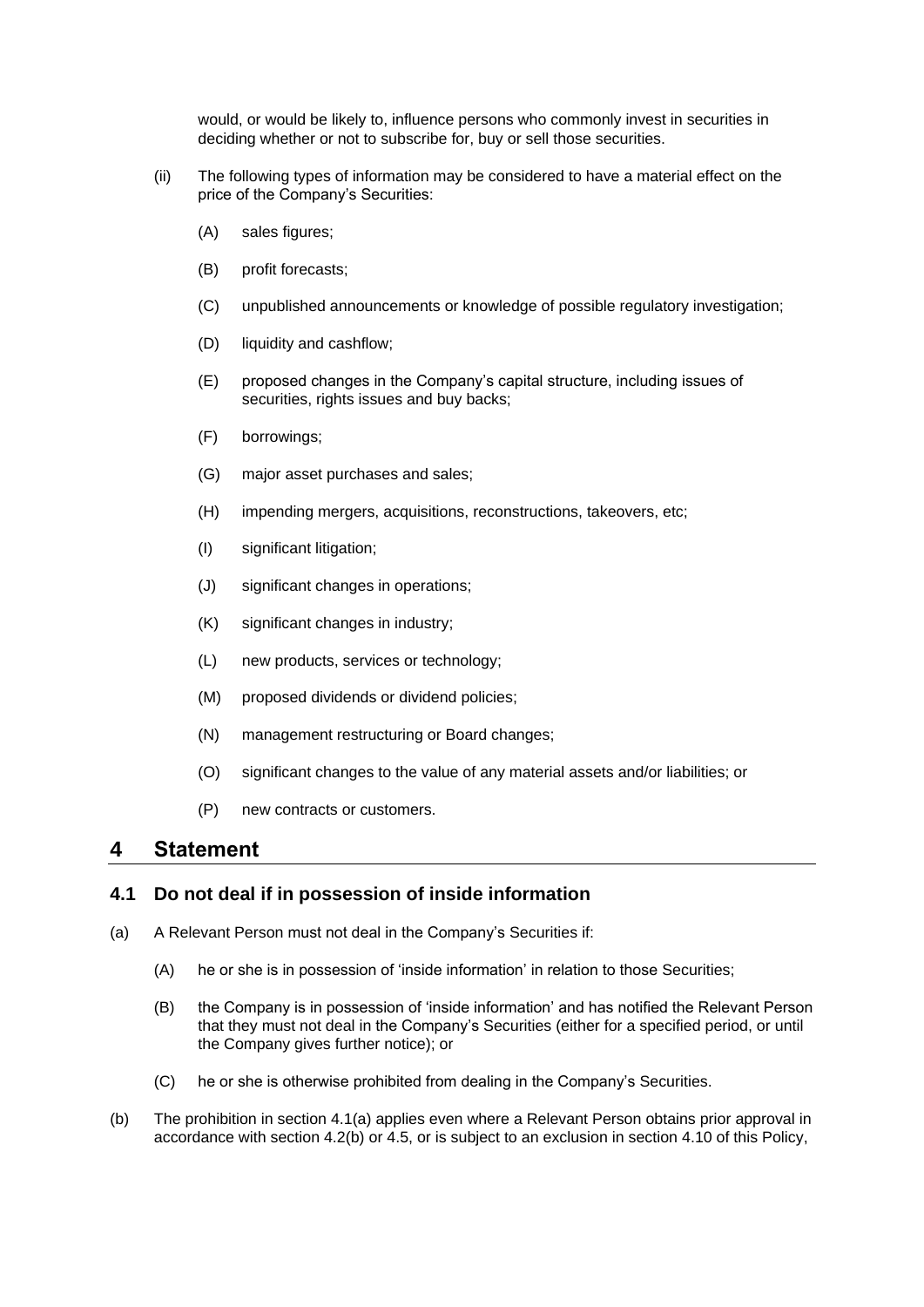including where a Relevant Person acquires inside information after such approval has been granted.

- (c) Dealing in the Company's Securities is a broad concept and covers more than simply buying or selling securities. It extends to the grant, acceptance, acquisition, disposal, transfer, exercise or discharge of options over securities and entering into agreements to buy or sell securities, except where otherwise provided in this Policy.
- (d) 'Securities' for the purposes of this Policy means listed securities and any unlisted securities that are convertible or exchangeable into listed securities and structured products and includes:
	- (A) ordinary shares;
	- (B) partly paid shares;
	- (C) preference shares;
	- (D) hybrid securities;
	- (E) debentures, bonds, notes;
	- (F) legal or equitable rights or interests in (A) to (E) above; and
	- (G) any derivatives including but not limited to options in respect of any of (A) to (F) above.
- (e) Further guidance as to what constitutes 'inside' or 'price sensitive' information and a dealing in securities is provided in section [3](#page-3-1) of this Policy.

## <span id="page-6-1"></span>**4.2 Do not deal during blackout periods**

- <span id="page-6-0"></span>(a) Blackout periods
	- (i) Relevant Persons must not deal in the Securities of the Company or of Yankuang Energy Group Company Limited (**Yankuang**) during any of the following blackout periods:
		- (A) the period from the close of trading on the Australian Securities Exchange (**ASX**) and the Hong Kong Stock Exchange (**HKEX**) on 31 December each year, or if that date is not a trading day, the last trading day before that day, until the day following the announcement to ASX and HKEX of the preliminary final statement or full year results<sup>1</sup>;
		- (B) the period from the close of trading on 30 June each year, or if that date is not a trading day, the last trading day before that day, until the day following the announcement of the half-yearly results<sup>2</sup>;
		- (C) the period from the close of trading on 31 March, or if that date is not a trading day, the last trading day before that day, until the day following the release of the relevant quarterly report and/or publication date of the quarterly results (if any)<sup>2</sup>;
		- (D) the period from the close of trading on 30 September, or if that date is not a trading day, the last trading day before that day, until the day following the release of the

<sup>1</sup> For the avoidance of doubt, for HKEX purposes, this blackout period is the period of 60 days immediately preceding the publication date of the annual results or, if shorter, the period from the end of the relevant financial year up to the publication date of the results.

For the avoidance of doubt, for HKEX purposes, this blackout period is the period of 30 days immediately preceding the publication date of the quarterly results (if any) and half-year results or, if shorter, the period from the end of the relevant quarterly or half-year period up to the publication date of the results.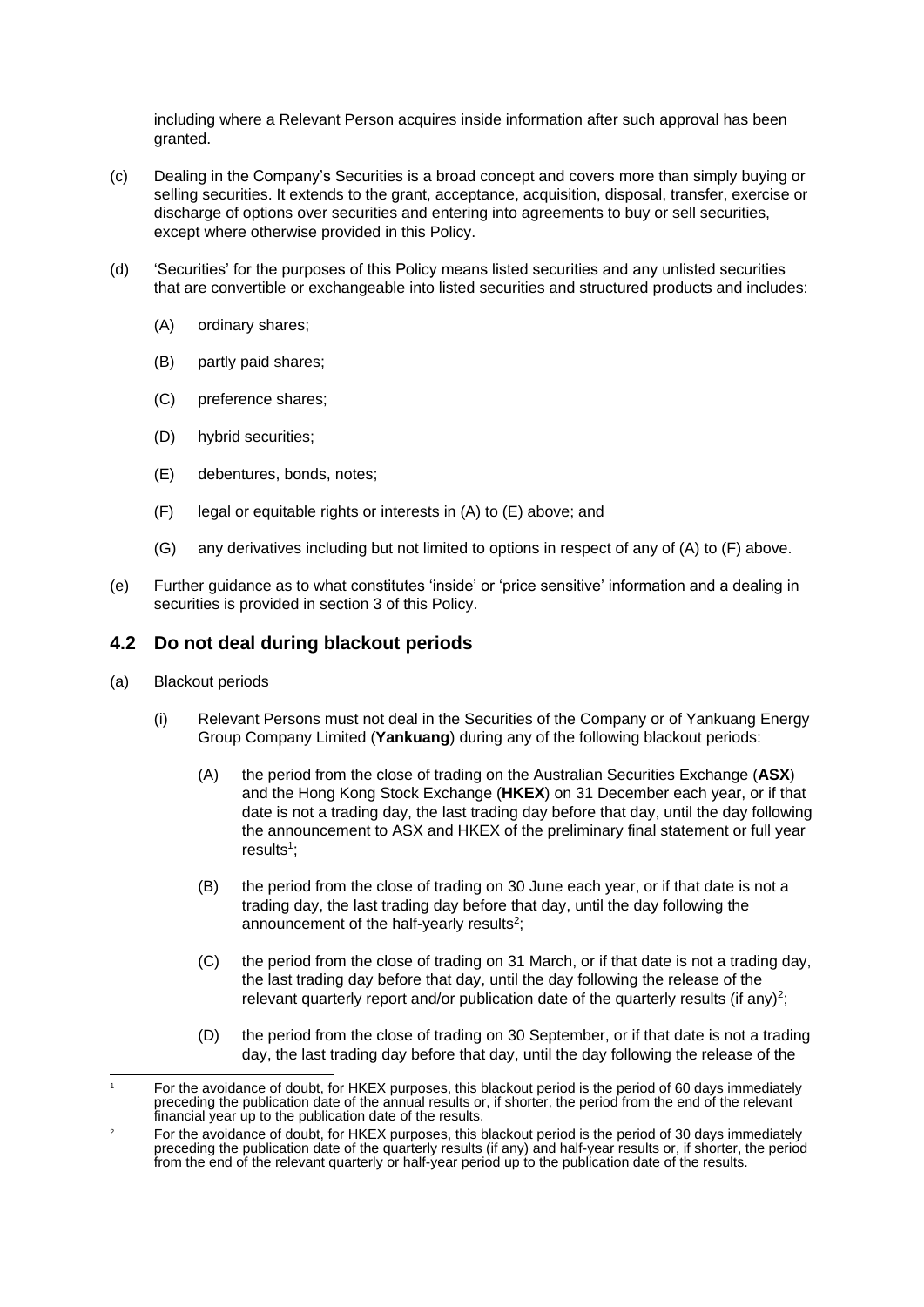relevant quarterly report and/or publication date of the quarterly results (if any)<sup>2</sup>; and

(E) any other period that the Board or the Company Secretary specifies from time to time,

#### (each, a **Blackout Period**).

- (ii) The Company Secretary must notify the HKEX in advance of the commencement of a Blackout Period.
- <span id="page-7-0"></span>(b) Exceptional circumstances
	- (i) If a Relevant Person believes that exceptional circumstances exist such that the Relevant Person need to deal in the Company's Securities or the Securities of Yankuang during a Blackout Period and, he or she does not possess inside information, but his or her dealing is otherwise prohibited by section [4.2\(a\)](#page-6-0) of this Policy, then the Relevant Person may apply to:
		- (A) the Chair (if the Relevant Person is a director of the Company (other than the Chair) including the CEC, the CEO, the CFO or one of their Related Persons); or
		- (B) if the Relevant Person is the Chair or one of his or her Related Persons, the Chair must inform and obtain approval from either:
			- (1) the Board of the Company at a Board meeting;
			- (2) the Chair of the Company's Audit and Risk Management Committee;
			- (3) if the Chair of the Board is also the Chair of the Company's Audit and Risk Management Committee, then the chair of another standing Board committee constituted under the Company's constitution; or
			- (4) a delegate of the above; or
		- (C) the Company Secretary or General Counsel, and copying in a senior member of the CoSec/Compliance team, in the case of any other Relevant Person to whom the requirement in section [4.2](#page-6-1)[\(a\)](#page-6-0) applies,

#### (the **Approver**),

for the specific purpose of obtaining a dated, written waiver from compliance with the provisions of section [4.2\(a\),](#page-6-0) before a transaction is undertaken.

- (ii) 'Exceptional circumstances' for the purposes off this section [4.2\(](#page-6-1)b) includes severe financial hardship, compulsion by court order or any other circumstance that is deemed exceptional by the Approver provided always that it does not include circumstances where the Relevant Person possesses inside information (see section [4.1](#page-5-1) above).
- (iii) Relevant Persons seeking a waiver under this section must apply in writing to the Approver (as applicable in accordance with [4.2\(](#page-6-1)b)(i) above), setting out the circumstances of the proposed dealing (including an explanation as to the severe financial hardship or circumstances that are otherwise exceptional) and the reason the waiver is requested.
- (iv) A waiver will only be granted if the Relevant Person's application is accompanied by sufficient evidence (in the opinion of the Approver) that the dealing of the relevant Securities is the only reasonable course of action available in the circumstances. The person providing clearance should consult with members of management, where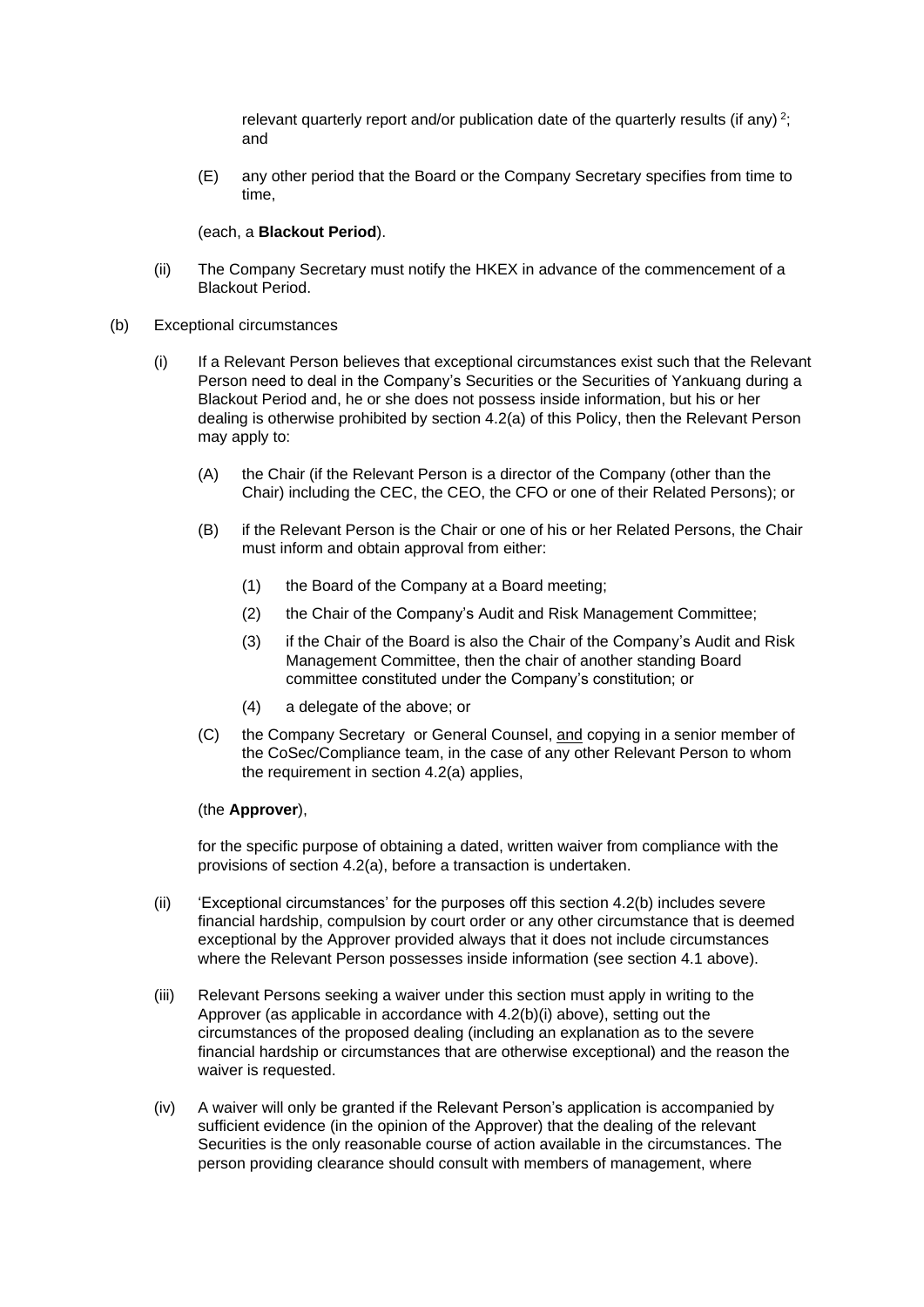appropriate, to determine if there is any reason (legal or reputational) why approval to deal should not be granted.

- (v) The requirements set out in sections [4.5\(b\)-](#page-9-0)(d) apply to the waiver application.
- (vi) If a waiver is granted, the Relevant Person will be notified in writing (which may include notification via email) within 5 business days of the request being made and in each circumstance the duration of the waiver to deal in Securities will be 2 business day following the waiver being received. After this time, the waiver will no longer have effect and a new waiver application will be required.
- (vii) If a written waiver to deal in Securities of the Company during a Blackout Period is issued to a Relevant Person who has made an application in accordance with this section [4.2\(b\),](#page-7-0) the Company will:
	- (A) give written notice of the relevant pre-approved dealing to the HKEX as soon as practicable stating why the circumstances were considered to be exceptional; and
	- (B) issue an announcement immediately after the completion of any such preapproved dealing, stating that the Chair or the designated Approver was satisfied that there were exceptional circumstances for the dealing by the Relevant Person.
- (viii) Unless otherwise specified in the notice, any dealing permitted under this section [4.2\(b\)](#page-7-0) must comply with the other sections of this Policy (to the extent applicable), including section [4.1\(a\).](#page-5-2)

## **4.3 Do not sell within 3 months of buying**

Relevant Persons must not deal in the Company's Securities on a short term trading basis. Short term trading includes buying and selling Securities on the market within a 3 month period or entering into other short term dealings (for example, forward contracts).

## **4.4 Do not short sell**

- (a) Relevant Persons must not enter into any arrangements for short selling the Company's Securities.
- (b) 'Short selling' refers to attempting to profit from an anticipated drop in the price of securities by borrowing securities and selling them in anticipation of later being able to buy the securities at a lower price to close out their short position at a profit.

#### <span id="page-8-0"></span>**4.5 Directors, CEO, CFO and other nominated Relevant Persons – prior approval or notification required outside of Blackout Periods**

- <span id="page-8-1"></span>(a) Subject to section [4.1,](#page-5-1) each director of the Company (including the CEC), the CEO and the CFO (and their Related Persons) must obtain prior written approval for his or her proposed dealing in the Company's or Yankuang's Securities outside a Blackout Period as follows:
	- (i) the Chair must inform and obtain approval from either:
		- (A) the Board of the Company at a Board meeting;
		- (B) the Chair of the Company's Audit and Risk Management Committee;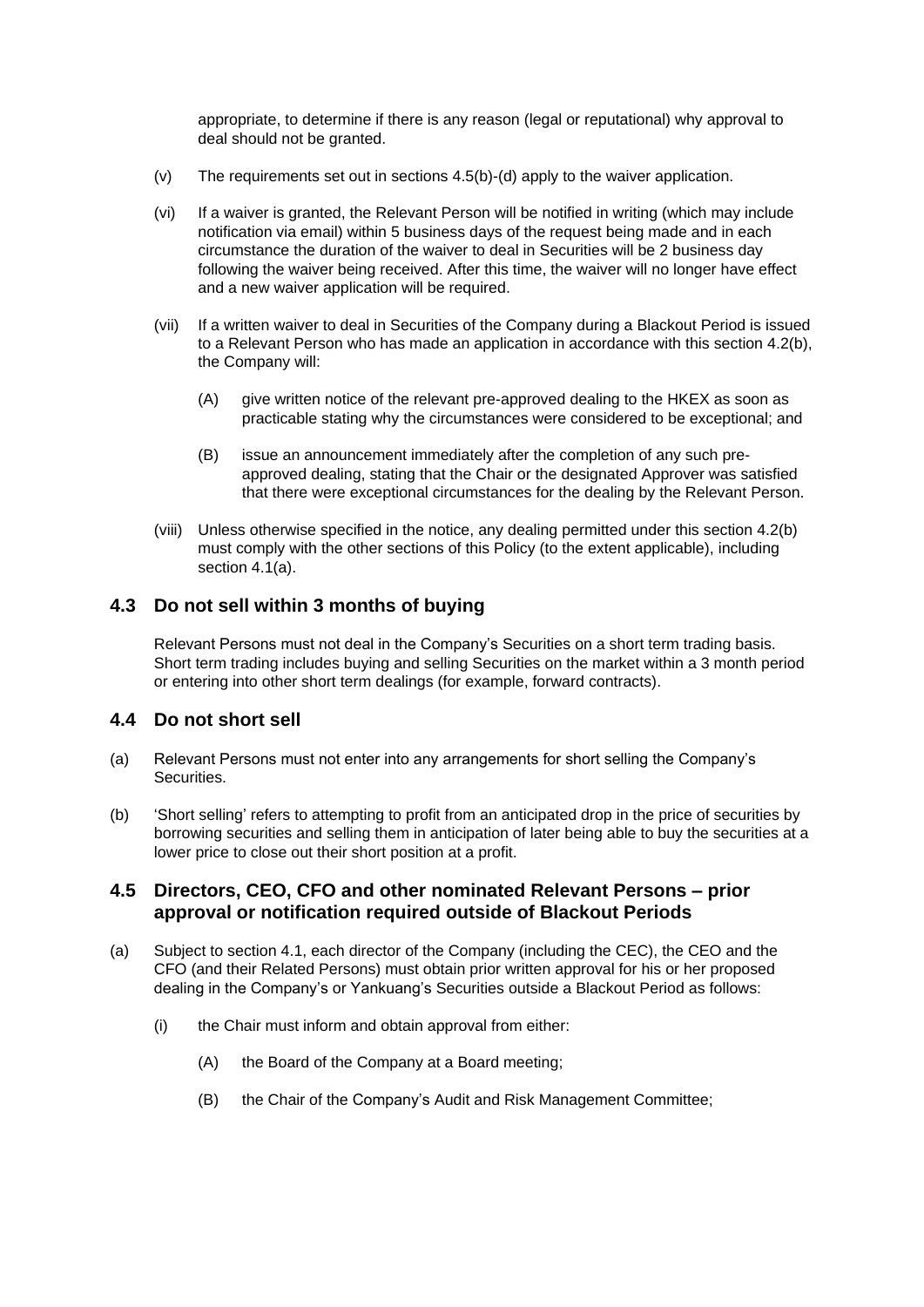- (C) if the Chair of the Board is also the Chair of the Audit and Risk Management Committee, then the chair of another standing Board committee constituted under the Company's constitution; or
- (D) a delegate of the above,

before a transaction is undertaken; and

- (ii) any other director of the Group (including the CEC), the CEO and the CFO or one of their Related Persons must inform and receive approval from the Chair before a transaction is undertaken.
- <span id="page-9-0"></span>(b) Subject to section [4.1,](#page-5-1) any Relevant Person, other than those referred to in section 4.5(a) above, must inform and obtain the approval of either the Company Secretary or General Counsel, and copying in a senior member of the CoSec/Compliance team), for his or her proposed dealing in the Company's or Yankuang's Securities outside a Blackout Period before a transaction is undertaken.
- (c) The following rules apply to the application for approval to deal under section [4.5](#page-8-0)[\(a\)](#page-8-1) or (b) above:
	- (i) the relevant Approver may determine that a waiver will or will not be given at their discretion, without giving any reasons for the decision;
	- (ii) any waiver granted can be withdrawn if new information comes to light or there is a change in the circumstances which means that granting the waiver is no longer appropriate;
	- (iii) the Approver's decision to refuse to grant a waiver is final and binding; and
	- (iv) if the Approver decides not to grant a waiver, the Relevant Person must keep the outcome of their application confidential.
- (d) The Relevant Person must undertake the proposed dealing within 2 business days of approval being received (or within any other period specified in the approval, with such period being no longer than 5 business days following the approval being received). If the dealing is not undertaken within this time, the notification will no longer have effect and new notification or approval will be required in accordance with section [4.5\(a\)](#page-8-1) before the proposed dealing may be undertaken. For the avoidance of doubt, the Relevant Person is immediately and absolutely prohibited from dealing in the Company's Securities if he / she comes into possession of inside information at any point after applying for prior approval to deal, in which case the restrictions under section 4.1 shall apply.
- (e) Upon notification of approval, the Relevant Person must confirm any such dealings with the appropriate person (as listed above) on the next business day (excluding a Saturday) following the dealing.

#### **4.6 Maintenance of register**

- (a) The Company Secretary must maintain a register of all approvals, notifications and waivers provided under sections [4.2\(b\)](#page-7-0) and [4.5.](#page-8-0)
- (b) The Company Secretary will ensure that the said register is available for inspection at every meeting of the Board.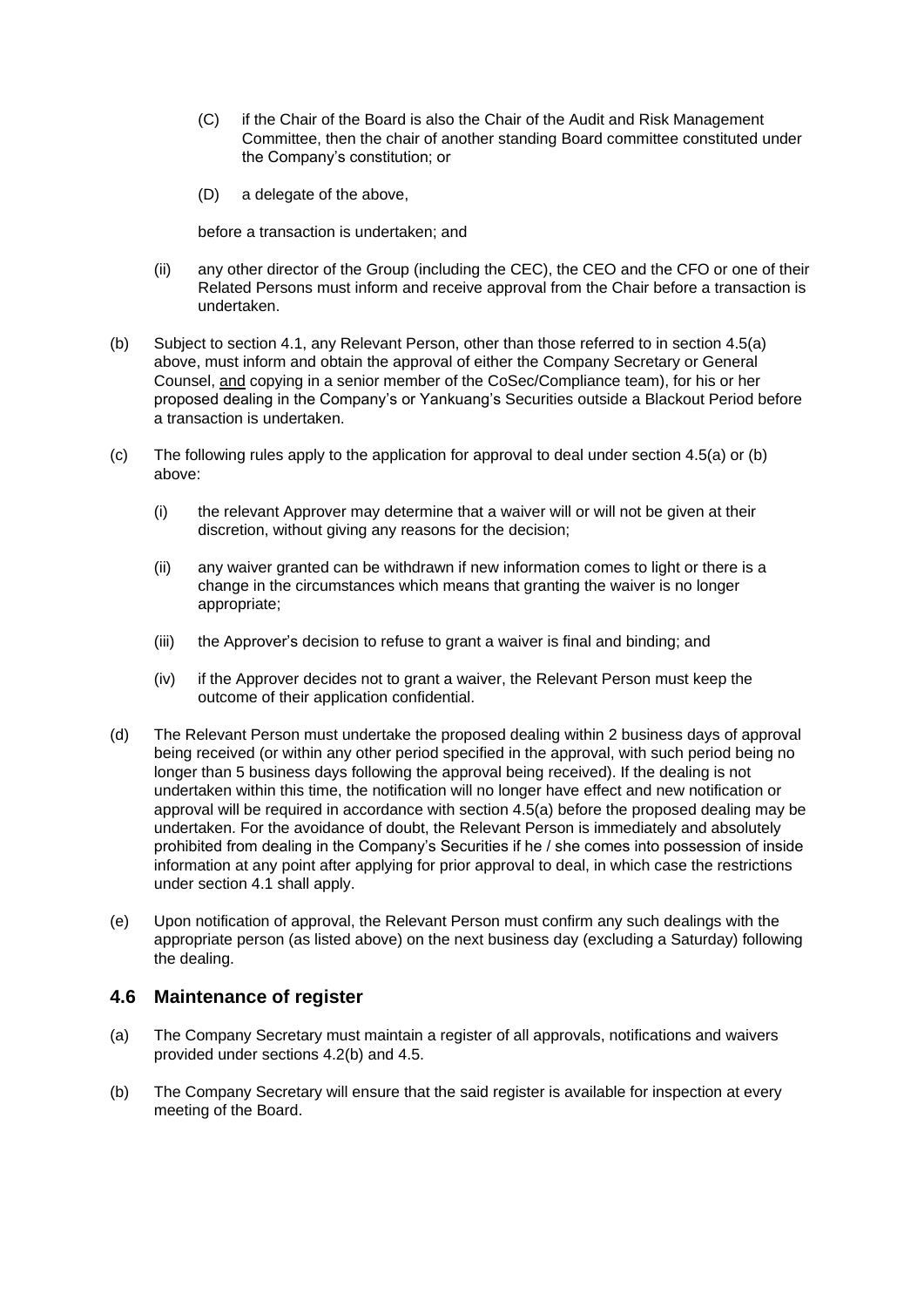## **4.7 Third party notification obligations**

- (a) A director of the Company who acts as a trustee of a trust must inform his or her co-trustees of any directorships he or she holds, and of the duty to comply with this Policy.
- (b) A director of the Company having funds under management must advise the Nominated Fund Manager of any directorships he or she holds, and of the duty to comply with this Policy.
- <span id="page-10-0"></span>(c) A director of the Company who is a beneficiary of a trust dealing in the Company's Securities (**Relevant Trust**) must:
	- (i) procure that the trustees of the Relevant Trust notify him or her as soon as practicable after having dealt in such Securities on behalf of the Relevant Trust; and
	- (ii) notify the Company of such dealing as soon as practicable following a notification under section [4.7\(c\)\(i\)](#page-10-0) above.

For this purpose, a director of the Company must ensure that the trustees of the Relevant Trust are aware that he / she is a director of the Company.

(d) As soon as practicable after executing an approved dealing in respect of the Company's Securities and in any event, no later than the next business day (excluding a Saturday) following the dealing, a Relevant Person must inform the Company Secretary or General Counsel, and copying in a senior member of the CoSec/Compliance team), of the details of the approved dealing (unless the Company Secretary or General Counsel has already been notified in accordance with section [4.5\(](#page-8-0)d), and make relevant disclosure of interests filings to the HKEX.

#### **4.8 Margin lending arrangements**

A Relevant Person must not use the Company's Securities to support a margin lending arrangement.

## <span id="page-10-1"></span>**4.9 Hedging of the Company's Securities**

- (a) A Relevant Person must not engage in any hedging transactions with respect to the Company's Securities except in compliance with the conditions set out below.
- (b) In this section [4.9,](#page-10-1) 'hedging transactions' includes entering into securities transactions that operate to limit the economic risk associated with holding the Company's Securities.
- <span id="page-10-2"></span>(c) Hedging of the Company's Securities by a Relevant Person is subject to the following overriding prohibitions:
	- (1) the hedge transaction must not be entered into, renewed, altered or closed out when the Relevant Person is in possession of inside information;
	- (2) Company Securities must never be hedged prior to the vesting of those Company Securities. In particular, Relevant Persons are prohibited from entering into any hedge transaction involving unvested equity held pursuant to any employee, executive or director equity plan operated by the Company; and
	- (3) Company Securities must never be hedged while they are subject to a holding lock or restriction on dealing under the terms of any employee, executive or director equity plan operated by the Company.
- (d) Relevant Persons are permitted to hedge their vested and unrestricted Company Securities in circumstances other than those specified in section [4.9\(c\)](#page-10-2) on the following conditions: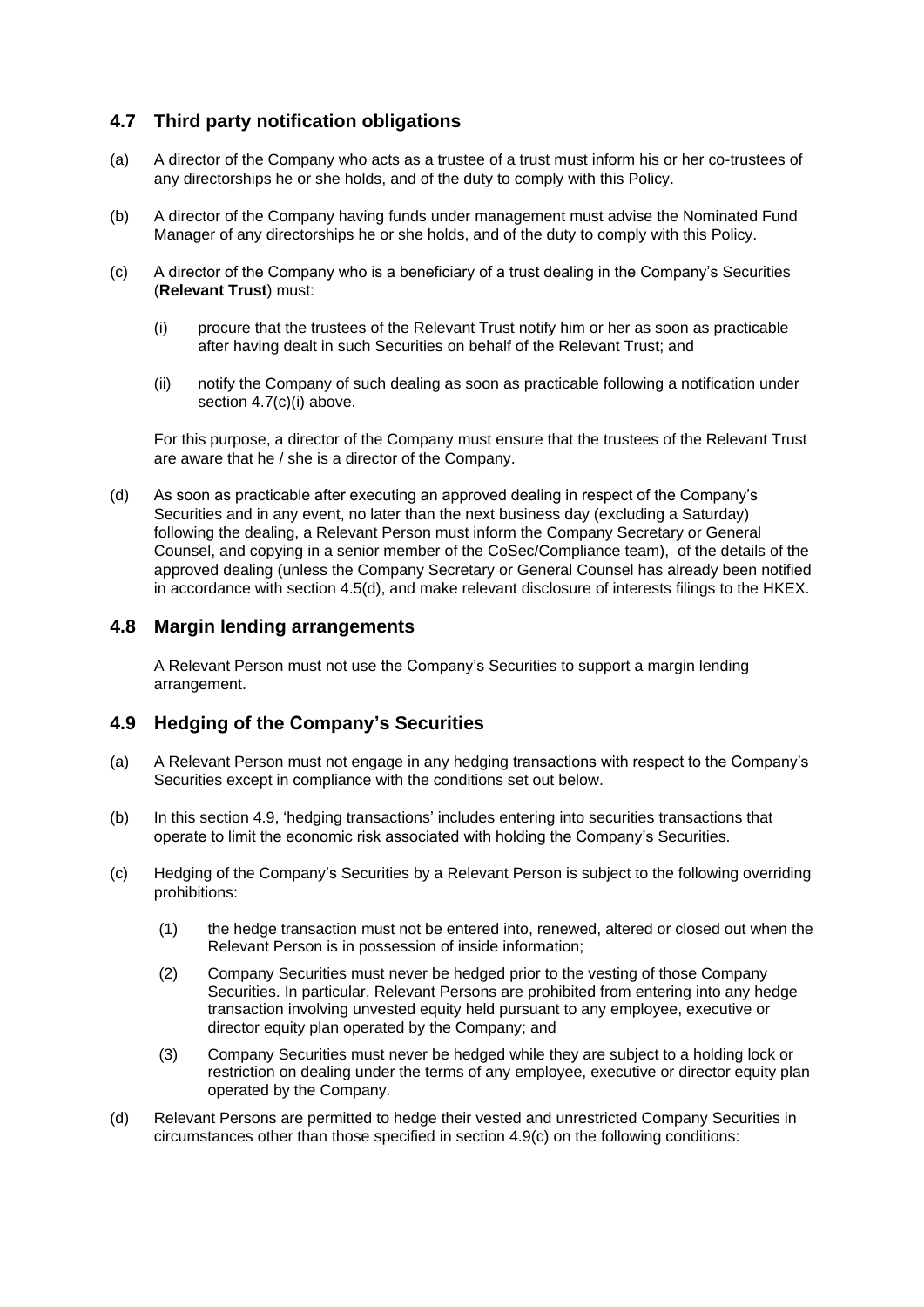- (1) the hedge transaction is treated as a dealing in Company Securities for the purposes of this Policy, and therefore relevant approvals and notifications are required; and
- (2) the relevant requirements under section [4.5](#page-8-0) of this Policy has been satisfied.
- (e) Where a Relevant Person enters into a hedging transaction in respect of Company Securities, the Company may, where appropriate, disclose the fact and nature of the hedge transaction (e.g. in its annual report or to ASX or HKEX).

### <span id="page-11-0"></span>**4.10 Exclusions**

Sections [4.2](#page-6-1) and [4.5](#page-8-0) to [4.9](#page-10-1) of this Policy do not apply to:

- (a) the taking up of entitlements (or allowing them to lapse) under a rights, bonus or capitalisation issue made by the Company or Yankuang, including an offer of shares in lieu of a cash dividend (although disposals or transfers to another person or applications for excess entitlements would be subject to this Policy);
- (b) the exercise of share options or warrants or acceptance of an offer for shares pursuant to an agreement entered into with the Company or Yankuang before a period during which dealing is prohibited under this Policy at a price fixed at the time of grant or acceptance, including the vesting or exercise of options, restricted share units or share appreciation rights granted under an approved share incentive scheme of the Company or Yankuang;
- (c) subject to paragraph (b) above, participation in an employee, executive or director equity plan operated by the Company or Yankuang (e.g. applying for an allocation of Securities under an employee equity plan offer or the exercise of vested options). However, where Securities in the Company or securities in Yankuang granted under an employee, executive or director equity plan cease to be held under the terms of that plan, any dealings in those Securities must only occur in accordance with this Policy;
- (d) buying or selling shares or interests in any publicly-traded mutual funds including Mandatory Provident Funds, other provident funds, open-ended mutual funds and, in certain cases, exchange-traded funds which may invest into Company Securities, provided that in each case (i) the funds are professionally managed by a third-party investment manager and (ii) the director of the Company or his or her Related Person has no discretion over or ability to influence the investment decisions of the fund manager in respect of the securities constituting the funds;
- (e) dealings that result in no effective change to the beneficial interest in Company Securities or Yankuang Securities, including but not limited to:
	- (i) transfers of Company Securities or Yankuang Securities already held into a superannuation fund or trust of which the Relevant Person is a beneficiary; or
	- (ii) an investment in, or trading in units of, a fund or other scheme (other than a scheme only investing in Securities of the Company or Securities of Yankuang) where the assets of the fund or other scheme are invested at the discretion of a third party;
- (f) undertakings to accept, or the acceptance of, a takeover offer for the Company's Securities; and
- (g) dealings where the beneficial ownership in the Company's Securities is transferred from another party by operation of law, e.g. upon death,

however, such dealings are still subject to section [4.1](#page-5-1) of this Policy.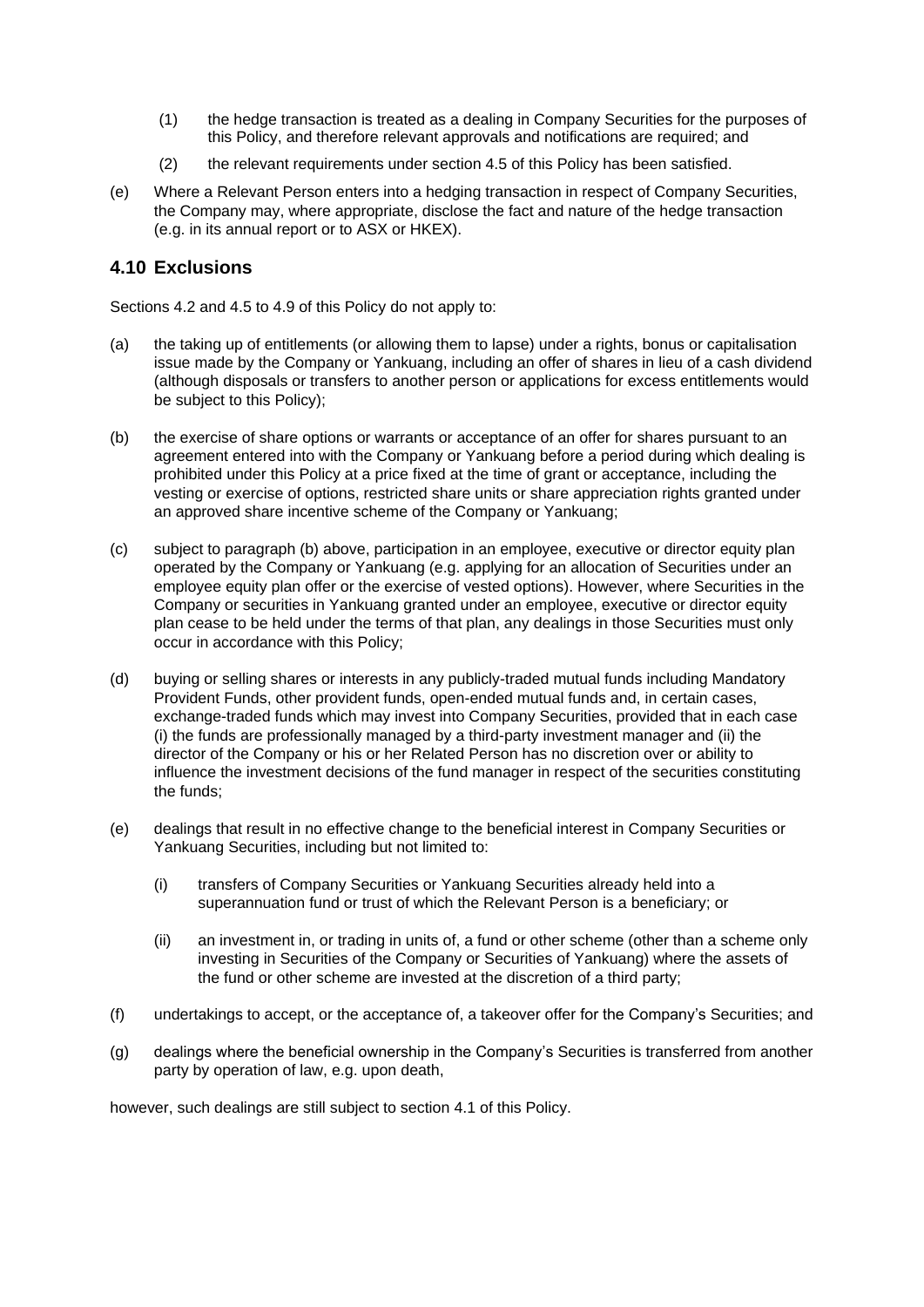## **4.11 Breach**

- (a) Breaches of the insider trading laws under the Corporations Act and the Securities and Futures Ordinance can have serious consequences for the Relevant Person, including criminal or civil liability. Insider trading also has a significant reputational impact on the Group.
- (b) A person who commits a breach of the insider trading laws could be subject to criminal liability (substantial fines or imprisonment or both may be imposed) or civil liability (substantial fines may be imposed) under Australian law and Hong Kong law. A person who contravenes or is involved in a contravention of these provisions may also be liable to compensate any person who suffers loss or damage resulting from the conduct. In addition, an actual or suspected breach of the insider trading laws may also give rise to adverse public scrutiny and media comment.
- (c) It is therefore important that Relevant Persons adhere to this Policy, and any other obligations that they have under Australian law and Hong Kong law in relation to insider trading, at all times.
- (d) Breaches of this Policy are regarded as serious and will be subject to appropriate sanctions, in addition to any civil or criminal liability under Australian law and Hong Kong law.
- (e) Any person who is suspected of breaching this Policy may be suspended from attending the workplace on full pay pending the outcome of investigations into the alleged breach.
- (f) Any person who is proven to have breached this Policy may face disciplinary action (including forfeiture of Securities and/or suspension or termination of employment).

#### **4.12 Limited exceptions and defences**

A small number of narrow exceptions and defences to insider trading are potentially available under the Corporations Act and the Securities and Futures Ordinance. Due to the highly technical nature of these exceptions and defences, the Relevant Person should seek his/her own independent legal advice if he/she believes one of the exceptions is available to him/her.

# **5 Responsibilities**

#### **5.1 Securities in other companies**

- (a) While in general, the Relevant Persons are free to deal in securities in other listed companies, the Corporations Act prohibits dealings not only in the Company's Securities but also in those of other listed companies with which the Group may be dealing (including the Group's customers, contractors or business partners) where a Relevant Person possesses 'inside information' in relation to that other company.
- (b) Relevant Persons may come into possession of 'inside information' where they are directly involved in client relationship management or negotiating contracts. For example, where the Relevant Person is aware that the Group is about to sign a major agreement with another company, the Relevant Person must not buy securities in either the Company or the other company.

## **5.2 Additional obligations**

In addition to complying with the requirements and restrictions on dealing contained in this Policy, a Director of the Company must declare and certify at the end of each financial year to the Company, that for the duration of that financial year (a) he or she has, and (b) his or her Related Persons have,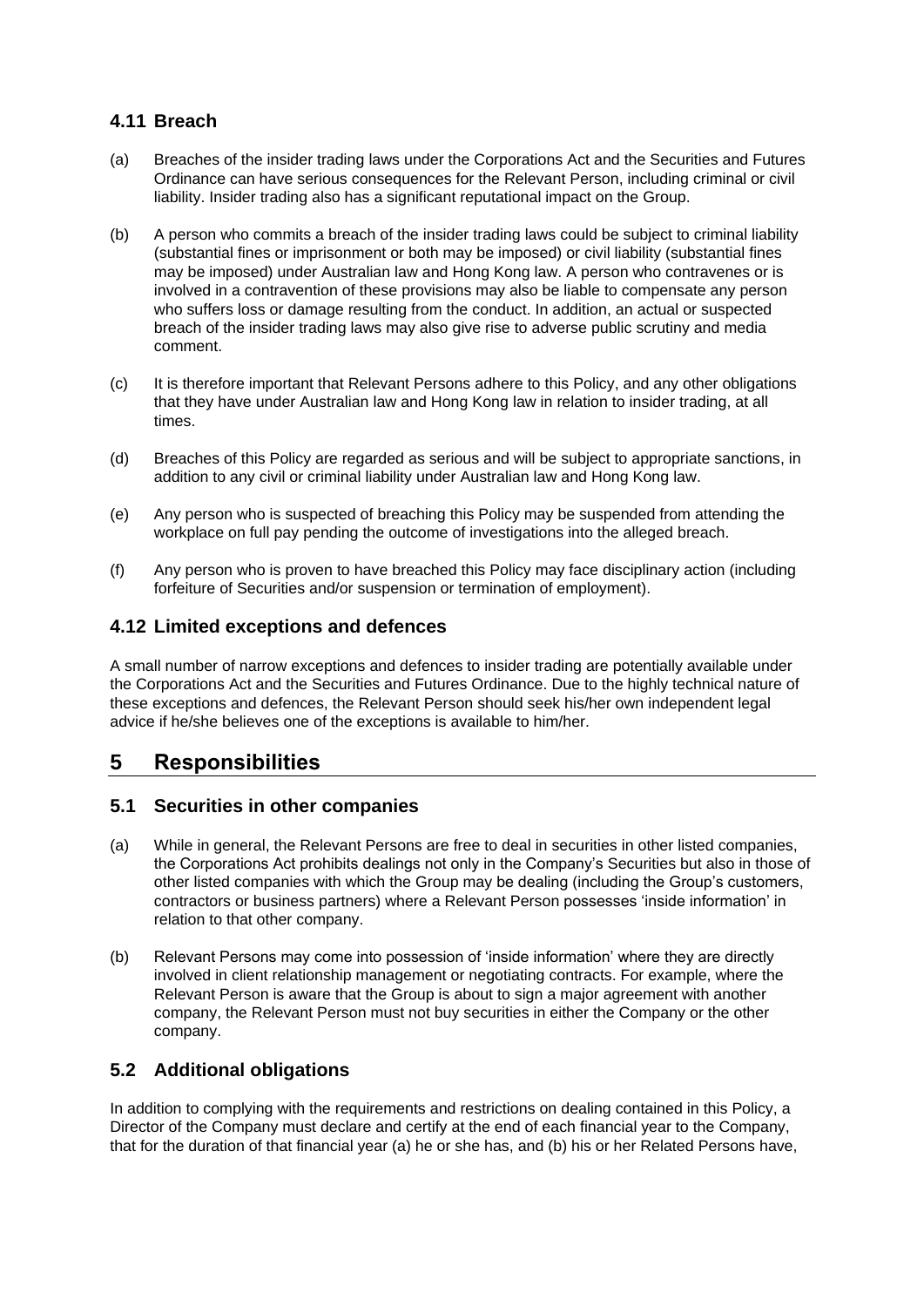to the extent applicable, complied with this Policy and the Company Secretary will maintain records of the completed declaration forms.

## **5.3 Disclosure by Company**

The Company must disclose in the Corporate Governance Report contained in its annual report and in its interim reports:

- (a) that it has adopted this Policy, being a policy regarding security transactions by the Company's directors on no less exacting terms than those required by the Appendix 10 to the Listing Rules of the HKEX (the **Model Code**);
- (b) whether, having made specific enquiry of all directors of the Company, that the directors have complied with this Policy and the Model Code; and
- (c) in the event of any non-compliance with this Policy, details of the non-compliance and an explanation of remedial steps taken to address the non-compliance.

## **6 Management**

#### **6.1 Maintenance**

This Policy is maintained and reviewed by the Company Secretary and General Counsel.

## **6.2 Communication**

This Policy is available on the Company's intranet and on the Company's website [www.yancoal.com.au.](http://www.yancoal.com.au/)

## **6.3 Monitoring**

This Policy will be monitored for compliance by the Company Secretary and the Legal and Compliance Team.

# **6.4 Reporting**

Any personnel who have queries about this Policy should contact the Company Secretary or General Counsel.

Any breaches of this Policy should also be directed at the Company Secretary or General Counsel.

# **7 Control**

## **7.1 Amendments**

Subject to and after receiving Board approval for an amendment, this Policy can only be amended by the Company Secretary, a member of the Legal and Compliance Team and General Counsel.

## **7.2 Approval**

This Policy and any amendment to it must be approved by the Board.

This Policy was last approved by the Board on 28 February 2022.